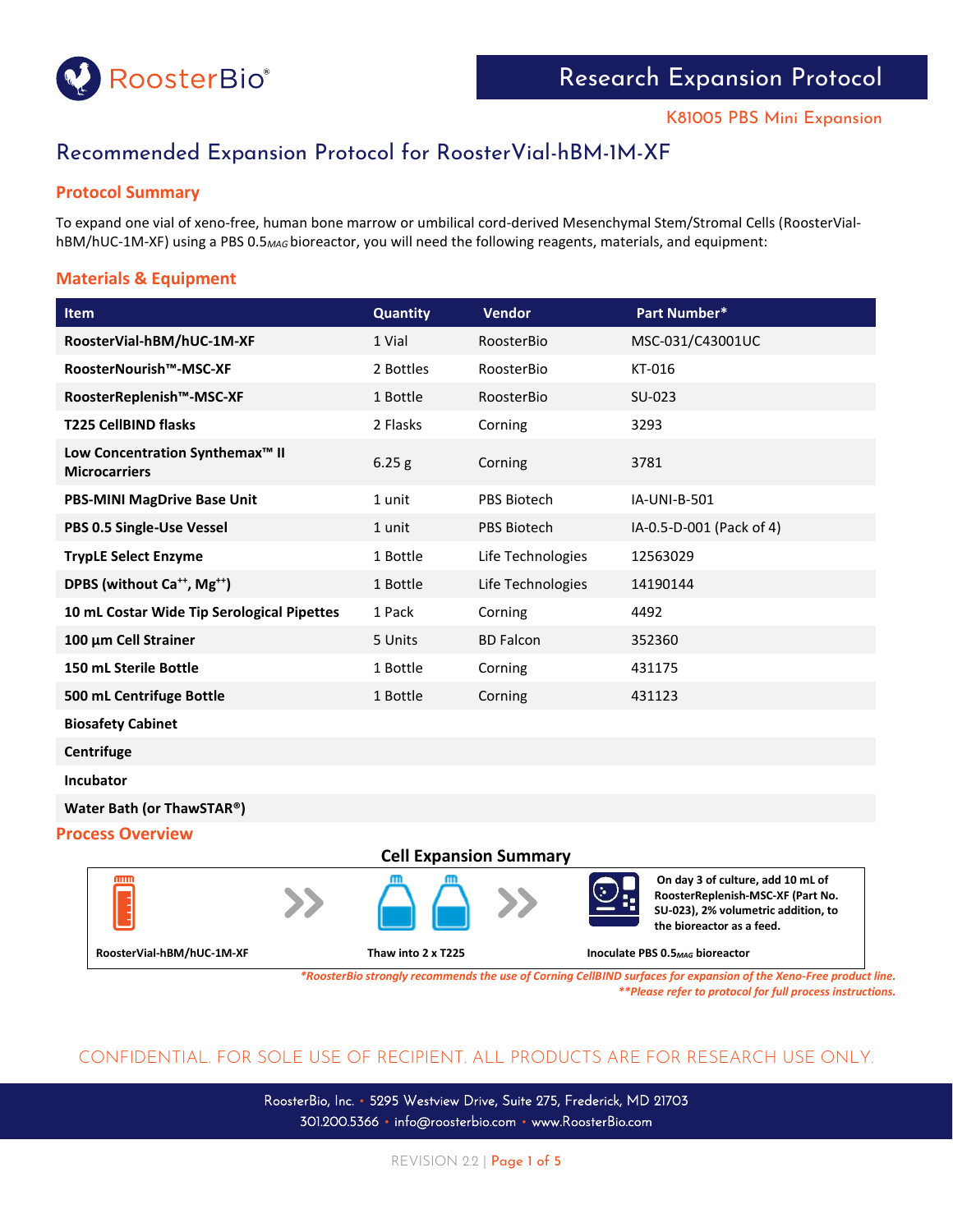

## K81005 PBS Mini Expansion

## Recommended Protocol

## **1. Expansion Options**

| <b>Vessel</b>    | <b>Surface Area</b><br>$\text{(cm}^2)$ | Number of<br>Vessels Needed | <b>Total Surface</b><br>Area (cm <sup>2</sup> ) | Seeding Density Approx. Yield at<br>(cells/cm <sup>2</sup> ) | <b>Harvest</b> | Days of Culture |
|------------------|----------------------------------------|-----------------------------|-------------------------------------------------|--------------------------------------------------------------|----------------|-----------------|
| T <sub>225</sub> | 225                                    |                             | 450                                             | 2.200                                                        | $\geq$ 12M     | $3$ to $6$      |

### **2. Media Preparation**

- 2.1. Bring RoosterNourish-MSC-XF components to room temperature, protected from light, for up to four hours.
- 2.2. Prepare 1 bottle of medium by aseptically adding 1 bottle of RoosterBooster™-MSC-XF (Part No. SU-016) to 1 bottle of RoosterBasal™-MSC (Part No. SU-005/SU-022).
- 2.3. Mix well by capping and gently mixing the bottle.

### **3. Cell Thawing & Seeding**

- 3.1. Aseptically transfer 10 mL of prepared medium into a 15 mL centrifuge tube.
- 3.2. Thaw RoosterVial-hBM-1M-XF vial in an automated thawing device (e.g., ThawStar), or manually in a 37°C water bath. When thawing in a water bath, monitor the vial closely and remove from water bath once only a small bit of ice is remaining (2-3 min).
- 3.3. Aseptically transfer vial into a Biosafety Cabinet (BSC).
- 3.4. Transfer vial contents into the 15 mL centrifuge tube containing prepared medium and mix cell suspension well.
- 3.5. Centrifuge at 350 x g for 6 min.
- 3.6. Aspirate the supernatant and resuspend cells in 10 mL of RoosterNourish-MSC-XF medium.
- 3.7. Mix well and seed cells equally into two T225 vessels, and add medium to bring volume up to final volume according to table below:

| <b>Type of Culture Vessel</b> | <b>Total Volume of Cell</b><br><b>Suspension per Vessel</b> | <b>Final Volume per Vessel</b> |  |
|-------------------------------|-------------------------------------------------------------|--------------------------------|--|
| T225                          | $5 \text{ ml}$                                              | 45 mL                          |  |

3.8. Transfer vessels into an incubator (37°C, 5% CO2) and ensure surfaces are covered evenly with media.

#### **4. Cell Expansion**

- 4.1. Microscopically monitor cell confluency starting on day 3 of culture.
- 4.2. When culture is >80% confluent, cells are ready to harvest.



Note: For best expansion and functional performance, it is recommended to passage the cultures before reaching 90% confluence. If the cultures reach over confluence, this may result in increased aggregation, decreased cell viability, growth inhibition and loss of differentiation potential.

## CONFIDENTIAL. FOR SOLE USE OF RECIPIENT. ALL PRODUCTS ARE FOR RESEARCH USE ONLY.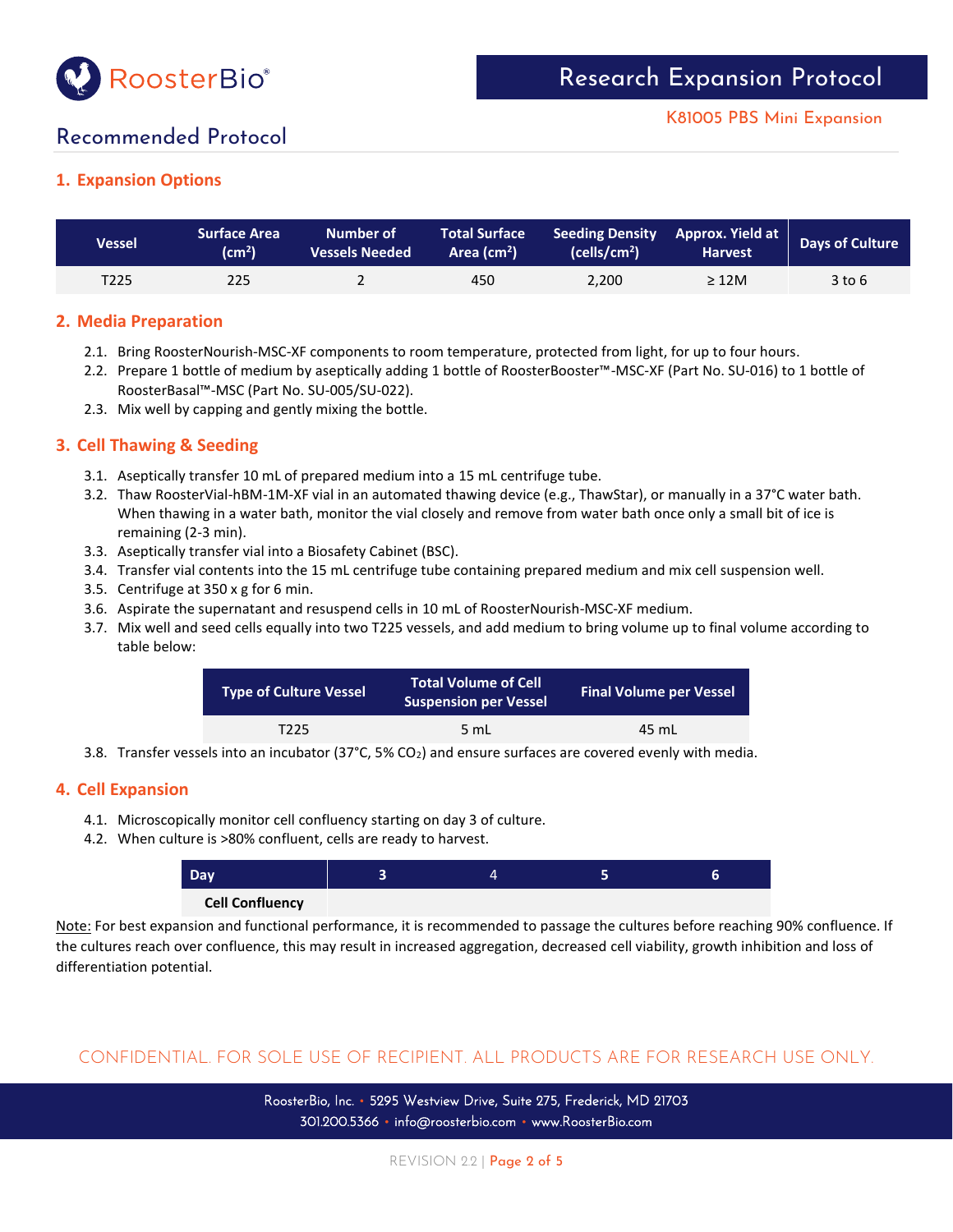

## **5. Media Preparation**

- 5.1. Bring RoosterNourish-MSC-XF components to room temperature, protected from light, for up to four hours.
- 5.2. Prepare 1 bottle of medium by aseptically adding 1 bottle of RoosterBooster™-MSC-XF (Part No. SU-016) to 1 bottle of RoosterBasal™-MSC (Part No. SU-005/SU-022).
- 5.3. Mix well by capping and gently mixing the bottle.

## **6. Cell Harvest & Bioreactor Inoculation**

- 6.1. In a BSC, weigh out 6.25 g of microcarriers into a sterile 150 mL bottle that allows for complete collection of liquid/microcarrier suspension.
- 6.2. Add 50 mL of growth media to the microcarriers and swirl to wet the microcarriers. Let the mixture sit for 10 minutes. This will wash the microcarriers and equilibrate them for culture.
- 6.3. Transfer the microcarrier suspension to a 500 mL PBS bioreactor. Use an additional 100 mL of growth media to rinse and transfer any remaining microcarriers from the 150 mL bottle.
- 6.4. Place the bioreactor in a 37°C incubator to equilibrate temperature/gas of the growth media until it is ready to be inoculated.
- 6.5. Transfer vessels into biosafety cabinet and remove spent media.
- 6.6. Add 10 mL TrypLE to each T225 flask.
- 6.7. Distribute TrypLE evenly to cover all the cells and place vessels in 37°C (5% CO2) incubator. Check culture every 5 min until cells are detached from surface (typically 10-15 minutes). Gently tap to dislodge remaining cells from surface.

## **Total Time Required for Cell Detachment**

- 6.8. Add equivalent volume of RoosterNourish™-MSC-XF to each vessel to stop the TrypLE activity.
	- 6.8.1. If the freshly harvested cell solution contains significant cell aggregates or extracellular matrix clumps due to overconfluence, filter solution through a 100 µm cell strainer to remove.
- 6.9. Transfer the cell suspension into a 50 mL centrifuge tube.
- 6.10. Centrifuge at 350 x g for 6 min.
- 6.11. Aspirate the supernatant.
- 6.12. Resuspend cells in ~10 mL medium. Measure the total volume of cell suspension:

**Total Volume of Cell Suspension (=A)**

- 6.13. Transfer 0.5 mL of cell suspension into microcentrifuge tubes for cell counts.
- 6.14. Count cells with a cell counting device, performing a dilution if required to get within its acceptable range:

|                                                                  | <b>Raw Data</b> | <b>Adjusted Data</b>                   |                                      |  |
|------------------------------------------------------------------|-----------------|----------------------------------------|--------------------------------------|--|
| <b>Viable Cell</b><br>Dilution Factor (=B)<br>Concentration (=C) |                 | <b>Cell Concentration</b><br>$(D)=B*C$ | Total Cells at Harvest<br>$(E)=D^*A$ |  |
|                                                                  |                 |                                        |                                      |  |

6.15. Adjust cell concentration in fresh media to achieve a density of 1 M cells/mL.

- 6.16. Remove the bioreactor from the incubator and place in the BSC. Add 10.5 x 10<sup>6</sup> cells to the bioreactor that now contains the microcarriers and 150 mL of expansion media.
- 6.17. Swirl gently to mix and incubate at 37˚C for 20 min to allow cell attachment to microcarriers.

## CONFIDENTIAL. FOR SOLE USE OF RECIPIENT. ALL PRODUCTS ARE FOR RESEARCH USE ONLY.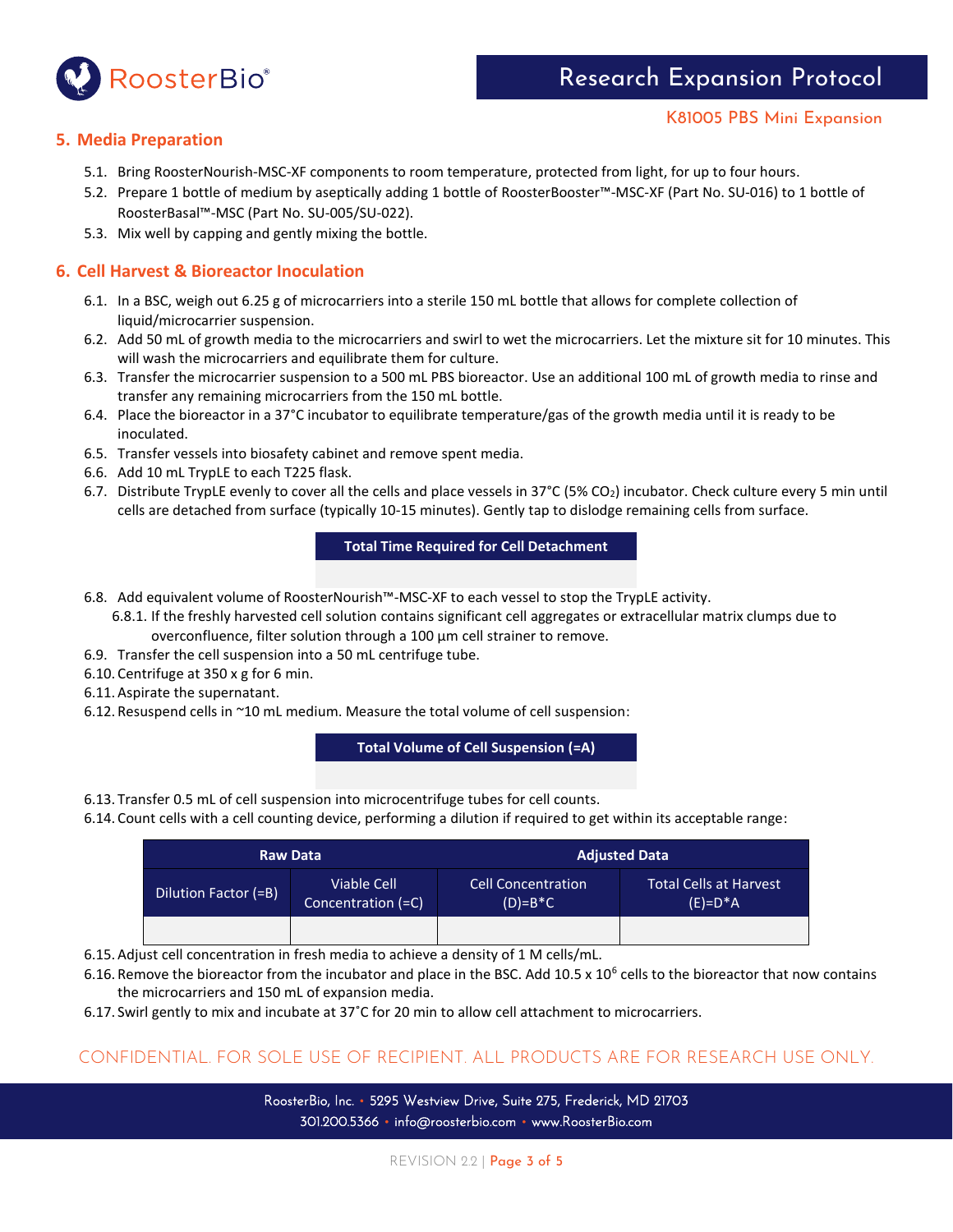

## Research Expansion Protocol

#### K81005 PBS Mini Expansion

- 6.18. Remove the bioreactor from the incubator and gently swirl once more to redistribute the cells that have not adhered and the microcarriers to allow for contact to occur.
- 6.19. Incubate at 37˚C for an additional 20 min.
- 6.20. In the BSC, add additional ~300 mL of growth media to bring the final volume to 450 mL.
- 6.21. Place the bioreactor on the magnetic base unit in 37°C incubator, and initiate agitation at 25 rpm.

### **7. Bioreactor Feeding: Addition of RoosterReplenish™-MSC-XF**

- 7.1. On day 3 of culture, transfer the bioreactor from the base unit into the biosafety cabinet.
- 7.2. Add 9 mL of RoosterReplenish-MSC-XF (Part No. SU-023), 2% volumetric addition, to the bioreactor as a feed.
- 7.3. Place the bioreactor back on the magnetic base unit in 37°C incubator.
- 7.4. Increase agitation to 30 rpm to ensure microcarriers remain in suspension.

#### **8. Bioreactor Sampling**

- 8.1. Transfer the bioreactor from the base unit in the incubator to a base unit in a biosafety cabinet.
- 8.2. Set agitation (30-35 rpm) to the bioreactor to achieve a uniform suspension.
- 8.3. Remove the bioreactor cap and collect 3mL of uniform cell/microcarrier suspension into a 15 mL tube using a wide tip serological pipette.
- 8.4. Return the bioreactor/base unit to the incubator and continue agitation at 30 rpm.
- 8.5. Allow cells and microcarriers from the 3 mL cell count sample to settle into bottom of tube, typically 5-10 minutes.
- 8.6. Carefully remove as much spent media/ supernatant from the tube, without disturbing the cell/microcarrier suspension.
- 8.7. Add ~2.7 mL (equivalent to the volume of media removed from the sample; the volume of cells / microcarrier is typically 0.3 mL) of TrypLE solution to conical tube with cells/microcarriers and gently mix, then incubate for 15 minutes at 37˚C for cell dissociation from microcarriers. If large cell clumps remain, mix gently with pipette, and return to 37˚C for an additional 10 minutes.
	- 8.7.1. For Day 1 and Day 2 sampling, it may be necessary to concentrate the sample by reducing the volume of TrypLE so that the cell count falls within the optimal range of the cell counting device.
- 8.8. Filter sample solution through a 100 µm cell strainer.
- 8.9. Count cells with a cell counting device, performing a dilution if required to get within its acceptable range:

|            |                                   | <b>Raw Data</b>                               | <b>Adjusted Data</b>                   |                                                 |  |
|------------|-----------------------------------|-----------------------------------------------|----------------------------------------|-------------------------------------------------|--|
| <b>Day</b> | <b>Dilution Factor</b><br>$( =B)$ | <b>Viable Cell</b><br>Concentration<br>$(=C)$ | <b>Cell Concentration</b><br>$(D)=B*C$ | <b>Total Cells at Harvest</b><br>$(E)=D*500$ mL |  |
| 3          |                                   |                                               |                                        |                                                 |  |
| 4          |                                   |                                               |                                        |                                                 |  |
| 5          |                                   |                                               |                                        |                                                 |  |
| 6          |                                   |                                               |                                        |                                                 |  |

Note: Cells are typically ready to harvest on day 5-6 of culture. Cultures should be harvested during exponential growth phase (i.e., not when the cells have reach a growth plateau).

#### **9. Bioreactor Harvest**

- 9.1. Transfer the bioreactor from the base unit into a biosafety cabinet.
- 9.2. Allow the cells/microcarriers to settle to the bottom of the bioreactor.

## CONFIDENTIAL. FOR SOLE USE OF RECIPIENT. ALL PRODUCTS ARE FOR RESEARCH USE ONLY.